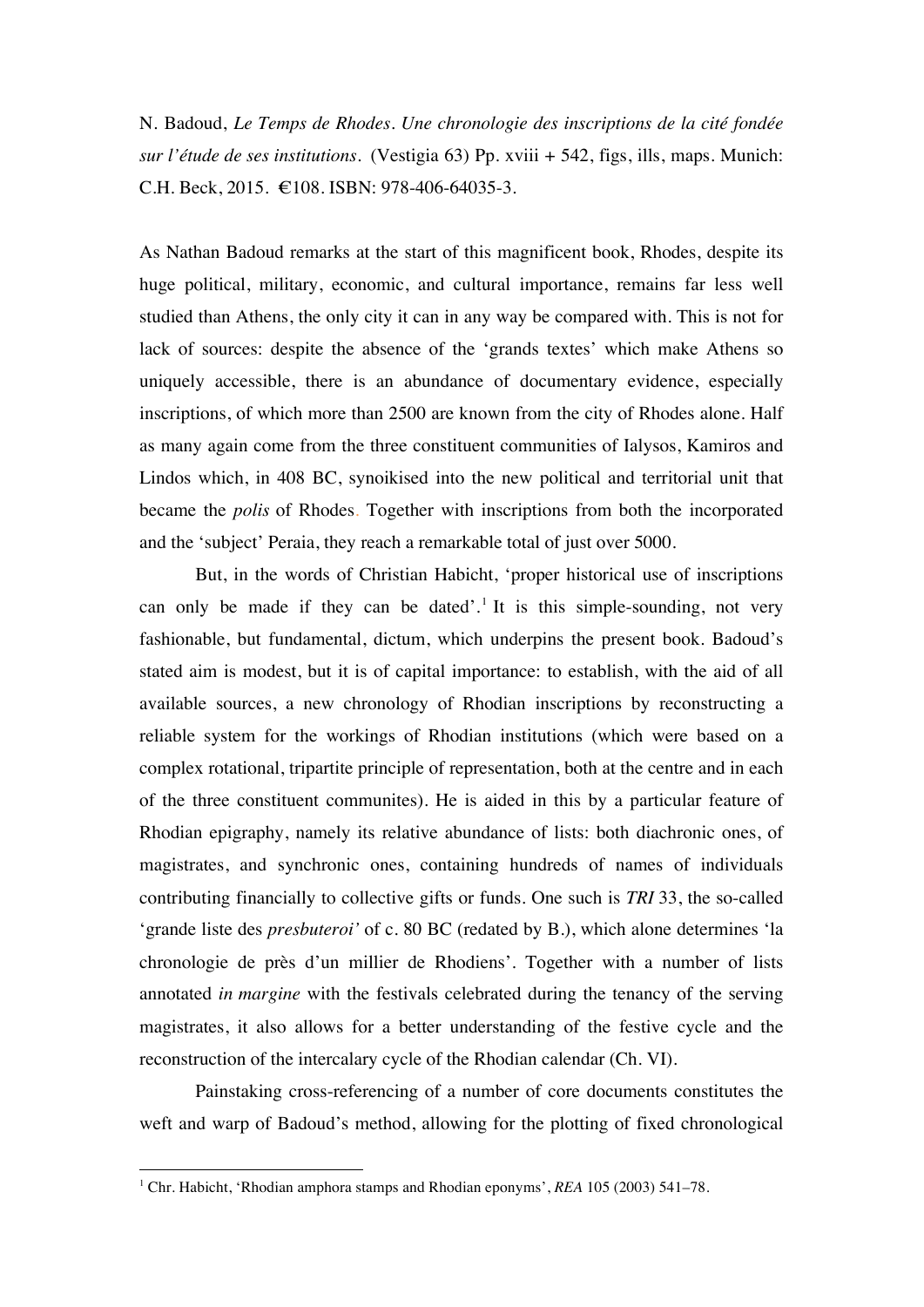points. The famous list of priests of Athana Lindia (*TRI* 12), its early fragments in part redated, serves as the chronological 'épine dorsale' to which the evidence gained from other documents can be attached, and by means of which other dating criteria (paleographic, linguistic, prosopographical) can be refined and in turn put to use. Other lists of importance are *TRI* 8, with almost 500 names of *damiourgoi* of Kamiros, going back to 283 BC; and a list of the earliest priests of Halios (*TRI* 1), inscribed in 382/1 BC, whose starting date B. puts convincingly back to 407 BC, immediately after the *synoikismos*, against V. Gabrielsen's attempt to downdate both to the early 350s.

And although Rhodian epigraphy is surprisingly lacking in civic decrees, thus depriving us of a means of reconstructing institutional developments, the island has yielded a unique source of evidence in its amphora stamps, found far and wide throughout the Mediterranean and the Black Sea area, totalling well over 100,000. Stamped since the final years of the fourth century BC with the city's eponymous magistrate, the priest of Halios (table pp. 249–67), it is their stratigraphy and typology which have been mainly used to establish a relative chronology, first in a series of pioneering articles by Virginia Grace, then more recently in a study by Gerald Finkielsztejn<sup>2</sup>, whose revision of Grace's chronology has been widely accepted. Until Habicht's article of 2003 (n. 1), the evidence of the stamps had not however been systematically exploited in conjunction with the many inscriptions dated by Halios' priest.

Badoud considerably widens the scope of Habicht's investigation, using the entire body of epigraphic documents published between 1898 and 2012. His has been an enormous task: the inscriptions are not easy of access, spread as they are over more than 200 publications (listed on pp. 455–65; cf. the excellent epigraphic index at 485– 96). The amphora stamps are not for the amateur either, but Badoud has established himself as a leading amphorologist, and is an editor of the *Bulletin amphorologique* (cf. www.amphoreus.org). The complexity of the reconstructions offered in this book cannot be underestimated: they require the laborious 'mise en série' of dispersed evidence, careful unravelling of earlier certainties about dating and prosopography;

 

<sup>2</sup> G. Finkielsztejn, *Chronologie détaillée et révisée des éponymes amphoriques rhodiens, de 270 à 108 av. J.-C. environ* (BAR International Series 990) Oxford: 2001, with a full bibliography of V. Grace's work on pp. 15–16.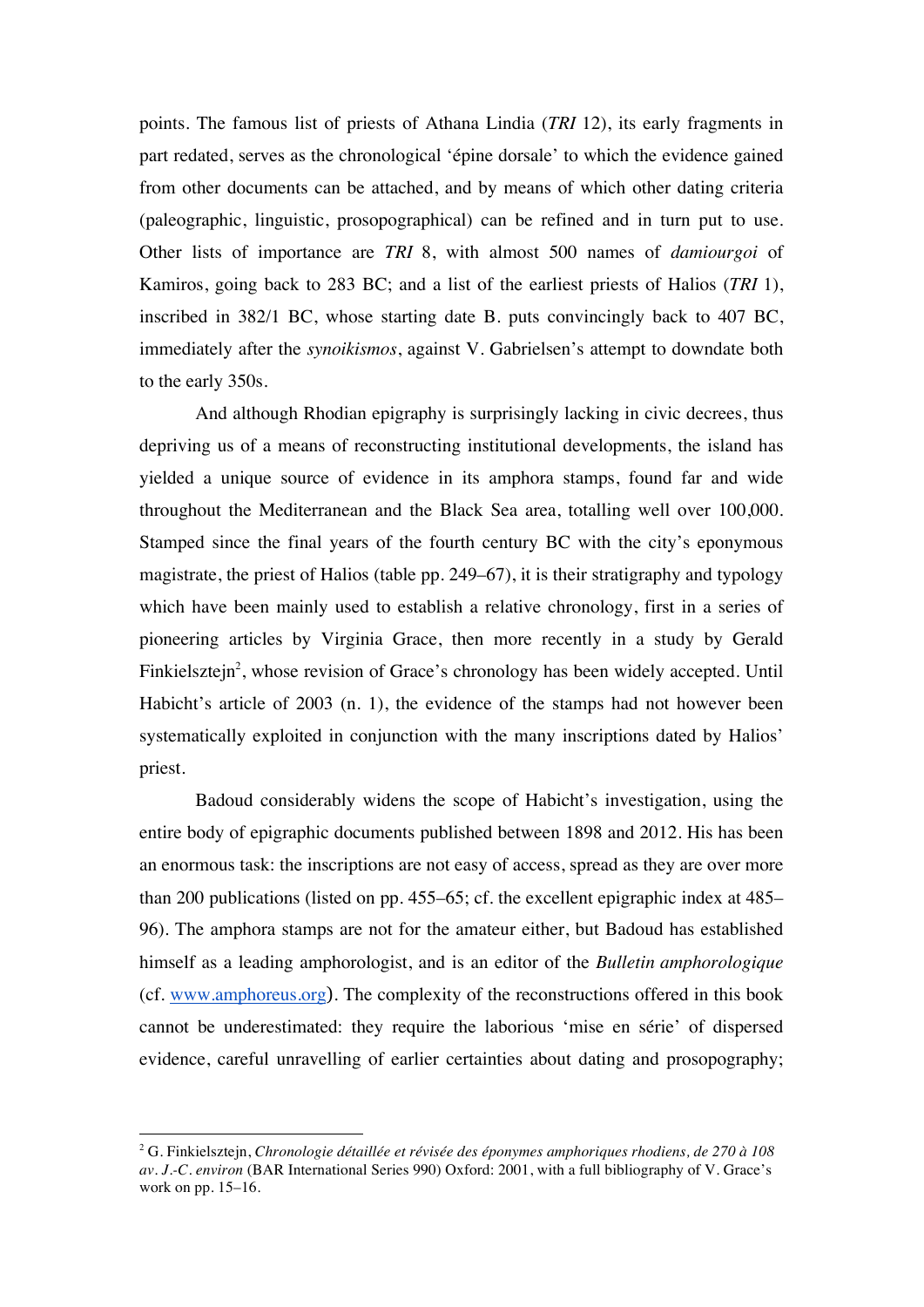and 'unthinking' of textual and contextual restorations (a list of 'nouvelles lectures et restitutions' is on pp. 496–98).

The core of the book consists of eight chapters in which the main argument is gradually developed. A brief review cannot possibly do justice to all its detail, and I can only signal some of the most important results (there is a useful, fuller, summary on pp. 201–2). In ch. I, the Rhodian calendar is set on a firm footing, the sequence of months is conclusively fixed, and the two different years, the eponymous and the civic, are brought in relation to one another (the two never coincided: the priest of Halios entered office two months before the civic year ended, at the start of Dalios, the eleventh month – table on p. 19). In ch. VII Badoud convincingly establishes the position of the intercalary month Panamos *bis* (after Panamos, the tenth month) and elucidates the rhythm of the intercalary cycle, which operated within an eight-year term on the dual principle of 1:4 and 1:8, resulting in three intercalary years in eight. The system was guided by the need to integrate the cycle with the three-year rotational principle of the three Rhodian communities, so that none had to serve a thirteen-month period of office more than twice in one cycle (table on p. 140). As a result, the Rhodian festive cycle can now be seen to display after all a regular and satisfactory pattern (the intercalary festival of the *Dipanamia* is central to the explanation), and a firmer chronology for the priests of Halios can be established by placing those officiating in an intercalary year (ch. VIII and Appendix 3) according to the the 1:4 and 1:8 principle. The names of 43 such eponyms survive over a period of 125 years (during which there would have been 48 intercalary months).

Ch. II not only offers a new dating and reconstruction of the fragments of the all-important lists of the priest of Athana Lindia but also shows that the interval between the tenure of this major priesthood and that of Poseidon Hippios was often longer than Blinkenberg and others had allowed for; the reform of the priesthood of Poseidon Hippios is downdated by a decade, from 325 to 315 BC. (Ch. IV).

The eight chapters are followed by a brief synthesis and a 40-page table of all Rhodian inscriptions. Five appendices make up the next 60 pp: they include a dated catalogue of sculptors, entirely revised from the lists published by Blinkenberg and others (art historians please note, and note also, on pp. 108–9, the downdating of a much-discussed relief in the archaising style). A useful catalogue (*TRI*) of the 72 inscriptions central to the book's argument, revised, (re-)dated and translated,